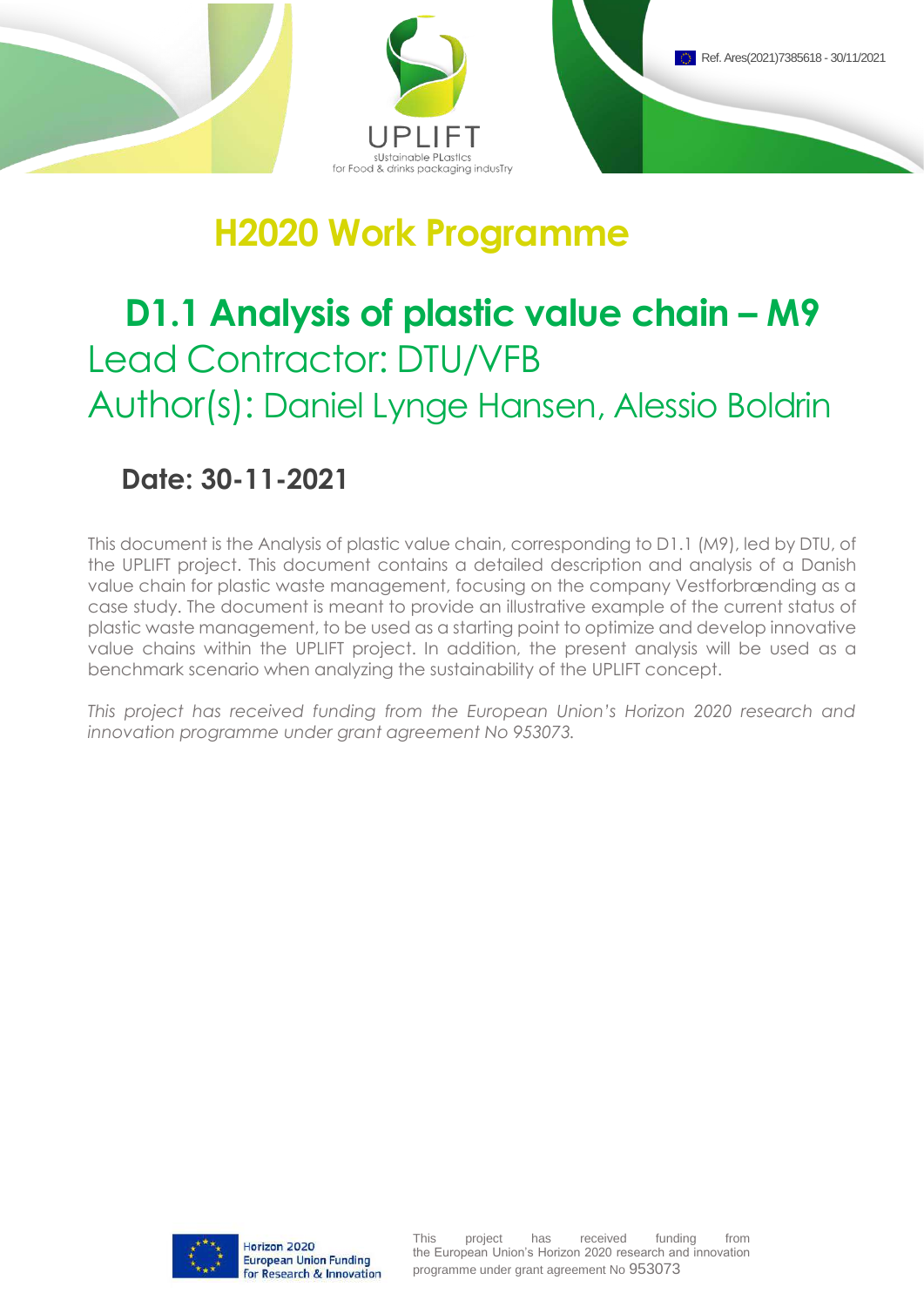





| <b>Project details</b> |                                                                                      |                   |                                     |  |
|------------------------|--------------------------------------------------------------------------------------|-------------------|-------------------------------------|--|
| Project<br>acronym     | <b>UPLIFT</b>                                                                        | Start<br>Duration | 01-03-2021 / 48 months              |  |
| <b>Topic</b>           | CE-BIOTEC-09-2020<br>Upcycling Bio Plastics of<br>drinks<br>and<br>food<br>packaging | Call identifier   | H2020-NMBP-TR-IND-<br>2020-twostage |  |
| <b>Type of Action</b>  | <b>RIA</b>                                                                           | Coordinator       | <b>AAU</b>                          |  |
| Contact                | <b>Cristiano Varrone</b>                                                             |                   |                                     |  |
| persons                |                                                                                      |                   |                                     |  |
| Website                | https://upliftproject.eu/                                                            |                   |                                     |  |

| <b>Deliverable details</b> |                                 |          |            |                        |
|----------------------------|---------------------------------|----------|------------|------------------------|
| <b>Number</b>              | 1.1                             |          |            |                        |
| <b>Title</b>               | Analysis of plastic value chain |          |            |                        |
| <b>Work Package</b>        | WP1                             |          |            |                        |
| <b>Dissemination</b>       | Nature<br>P                     |          | Public     |                        |
| level                      |                                 |          |            |                        |
| Due date (M)               | $30 - 11 - 2021$                |          | Submission | 30-11-2021             |
|                            |                                 | date (M) |            |                        |
| <b>Deliverable</b>         | <b>DTU ENV</b>                  | Contact  |            | <b>Alessio Boldrin</b> |
| responsible                |                                 |          | person     |                        |

| <b>Deliverable Contributors</b>                |                                              |                                                               |                                                    |                       |
|------------------------------------------------|----------------------------------------------|---------------------------------------------------------------|----------------------------------------------------|-----------------------|
|                                                | Name                                         | Organisation                                                  | Role / Title                                       | E-mail                |
| <b>Deliverable</b><br>leader                   | Daniel<br>Lynge<br>Hansen                    | Vestforbrænding<br>1/S                                        | Consultant,<br><b>Msc</b>                          | DLH@vestfor.dk        |
| Contributing<br>Author(s)                      | Alessio<br><b>Boldrin</b>                    | <b>Technical</b><br><b>University</b><br>of<br><b>Denmark</b> | Associate<br>Professor                             | aleb@env.dtu.dk       |
| Reviewer(s)                                    | Alberto<br><b>Barranca</b><br><b>Jimenez</b> | <b>AIMPLAS</b>                                                | WP1 leader                                         | albarranca@aimplas.es |
|                                                |                                              |                                                               |                                                    |                       |
| <b>Final review</b><br>and quality<br>approval | Cristiano<br>Varrone                         | AAU                                                           | Associate<br>Professor /<br>Project<br>coordinator | cva@bio.aau.dk        |
|                                                |                                              |                                                               |                                                    |                       |

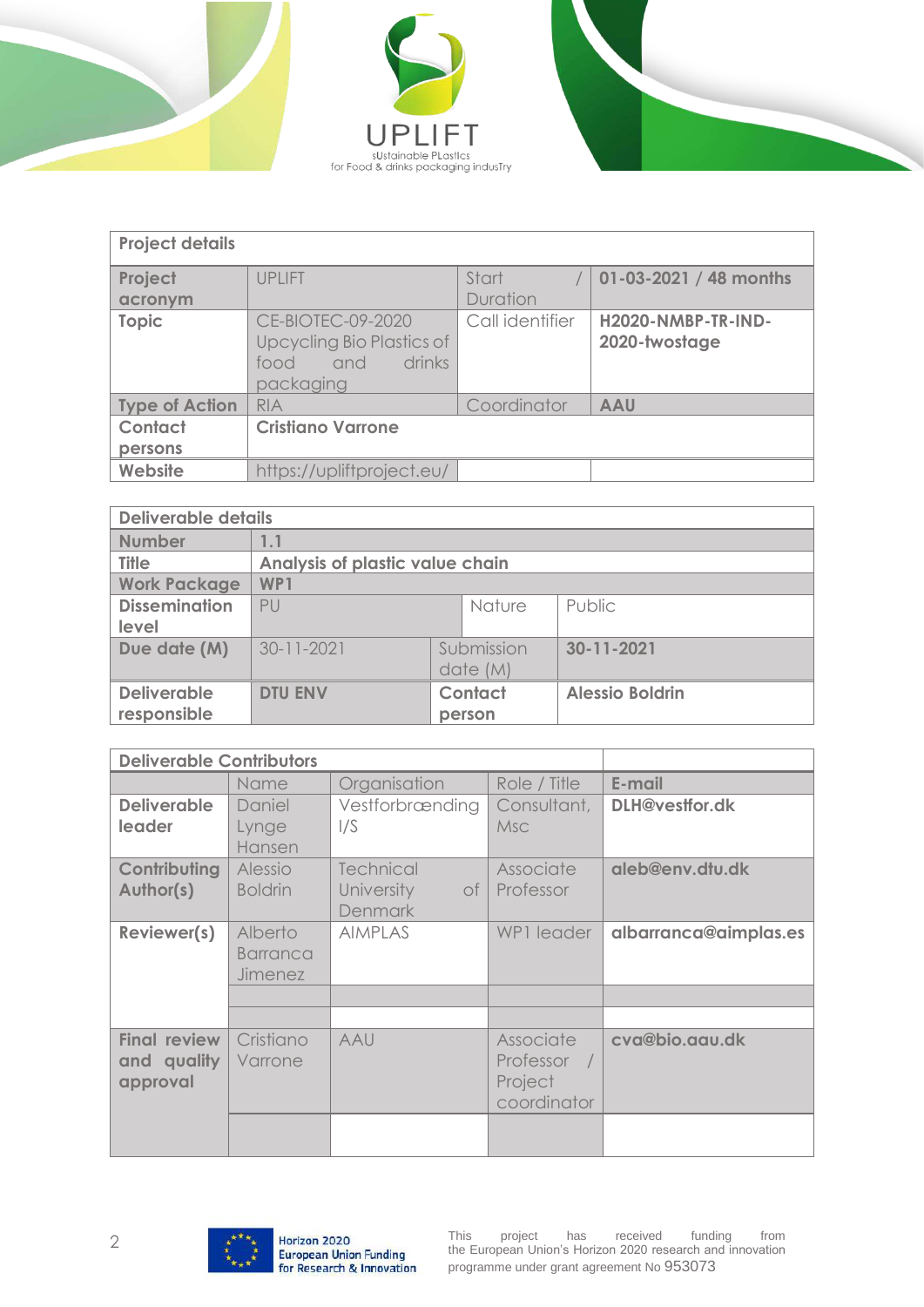





| <b>Document History</b> |         |                                                |                                    |  |
|-------------------------|---------|------------------------------------------------|------------------------------------|--|
| <b>Date</b>             | Version | <b>Name</b>                                    | Changes                            |  |
| 24/11/2021              | V 1     | Alessio Boldrin                                | First version of the document      |  |
| 26/11/2021              | V2      | Daniel Lyng                                    | Partner review                     |  |
| 30/11/2021              | Final   | Alberto<br>Jimenez and<br>Cristiano<br>Varrone | B.   Final version of the document |  |

## TABLE OF CONTENTS

| 1.1.                     |                                                                          |  |
|--------------------------|--------------------------------------------------------------------------|--|
| $\mathfrak{D}$<br>2.1.1. |                                                                          |  |
| 2.1.2.                   |                                                                          |  |
| 2.2.1.                   |                                                                          |  |
| 2.2.2.                   |                                                                          |  |
| 2.2.3.                   |                                                                          |  |
| 2.3.<br>2.3.1.           | Sorting requirements for plastic waste from households 13                |  |
| 2.3.2.                   | Contract covering the sale of plastic waste collected from households 15 |  |
| 2.3.3.                   |                                                                          |  |
| 2.4.                     |                                                                          |  |

#### **3. [DISCUSSION ON HOW THE UPLIFT TECHNOLOGY CAN HELP IN THE FUTURE REUSE-SYSTEM](#page-17-0) . 18**

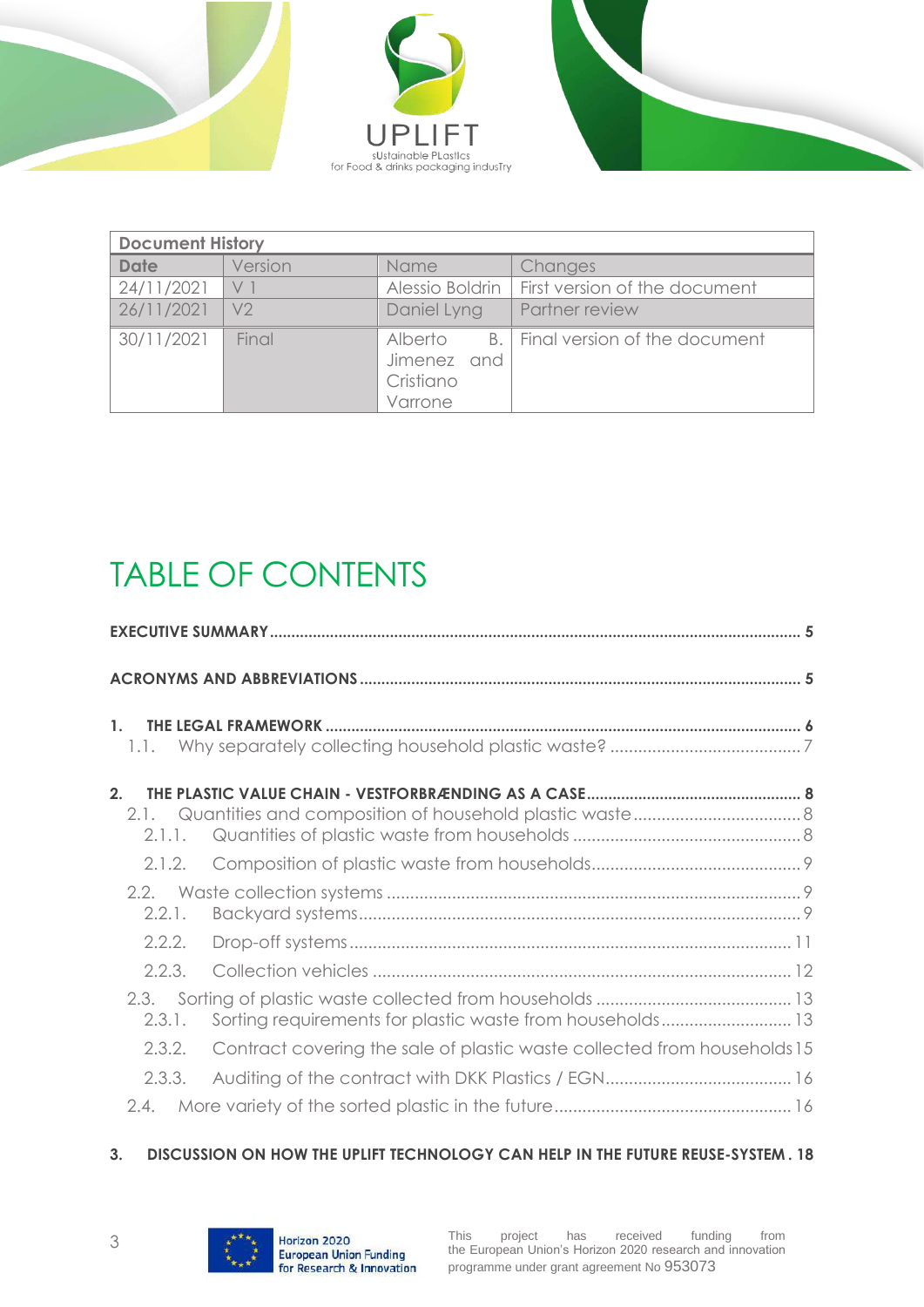



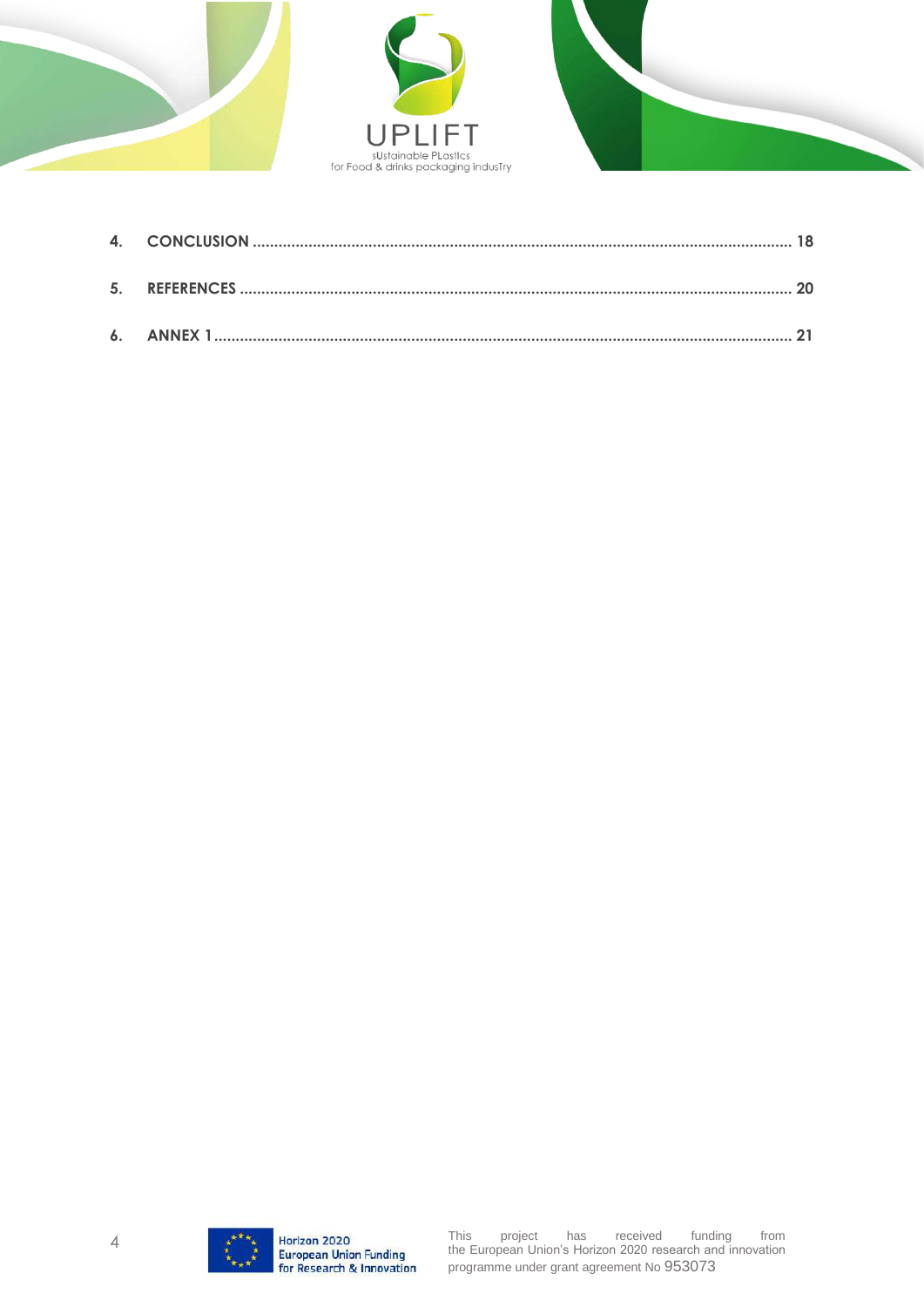



### <span id="page-4-0"></span>Executive summary

The D 1.1 deliverable describes and reports an analysis of the current plastic value chain, to provide an overview of the current situation. The study is based on a case of Vestforbrænding, Denmark's largest waste company, who treats waste form 18 municipalities. The main focus of the study is on how the plastic becomes waste, after handling from citizens / municipalities - collection companies - waste management companies - recycling companies – and producers of new recyclable plastic.

### <span id="page-4-1"></span>Acronyms and abbreviations

| FFA        | European Economic Area     |
|------------|----------------------------|
| FU         | European Union             |
| <b>MPO</b> | <b>Mixed Polyolefins</b>   |
| PF.        | Polyethylene               |
| <b>PFT</b> | Polyethylene terephthalate |
| РP         | Polypropylene              |

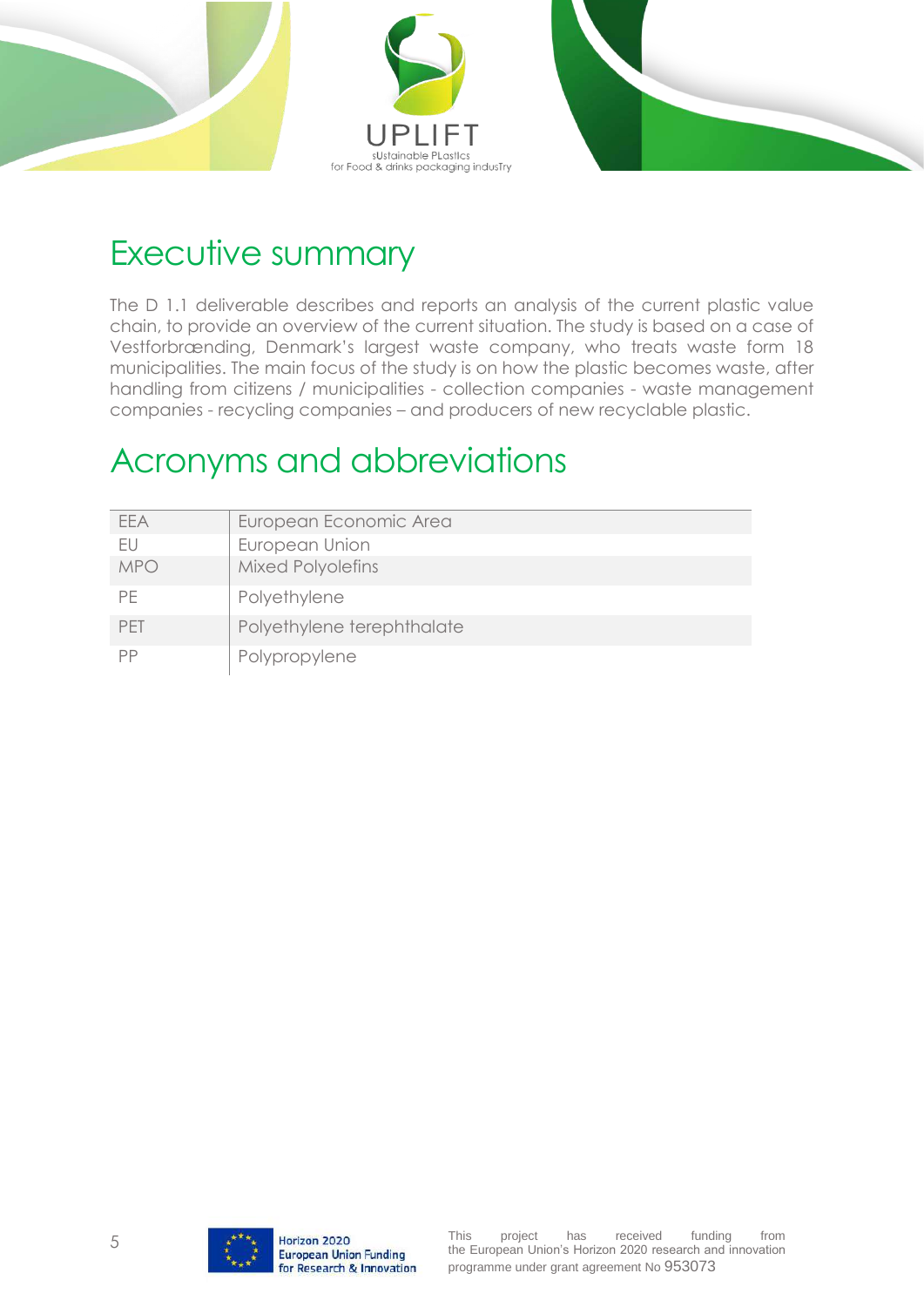



## <span id="page-5-0"></span>1. The legal framework

On the 4<sup>th</sup> of July 2018, the new EU Waste Framework Directive (European Parliament, 2018) came into force. The European Union Member Countries were given two years to transpose the Directive into their national legislation. While the EU Directive sets some general common rules, some differences can be expected across countries, due to specific choices when laying out the national rules. In Denmark, the new EU Waste Framework Directive was implemented in the Danish Waste Order Nr. 2159 (BEK 2159:2020).

The new Waste Framework Directive (European Parliament, 2018) brings more strict requirements on waste prevention and contains higher standards for recyclable household collected waste and similar waste from manufacturers/businesses. By containing requirements that force the member countries to prioritize prevention, recycle, and reuse over landfilling and incineration, the new Directive is implemented to improve the so-called "waste hierarchy". Furthermore, the new Directive contains provisions for separate collection of food waste and textiles; moreover, it has broadened producer responsibilities on packaging waste.

The new EU Waste Framework Directive (European Parliament, 2018) set out the following goals on waste management:

- In 2025: 55% of the collected household waste and similar waste arising from industries/businesses and 65% of all packaging waste must be recycled. There will be requirements to ensure separate collection of textiles, and producer responsibility regulations/systems will extend to all packaging waste.
- In 2030: 60% of the collected household waste and similar waste arising from industries/businesses and 70% of all packaging waste must be recycled. 6
- In 2035: 65% of the collected household waste and similar waste from industries/businesses must be recycled. Furthermore, a maximum of 10% of the collected household waste can be sent to landfills.
- From 2023: the separate collection of organic waste will be mandatory; this will apply to households, businesses, and restaurants. Furthermore, a uniform method for measuring recycling will be introduced, which calculates the actual amount of waste recycled.

The New Waste Framework Directive additionally introduces specific recycling targets for individual waste packaging materials (European Parliament, 2018). An overview of these recycling targets is provided in [Table 1.](#page-6-1)

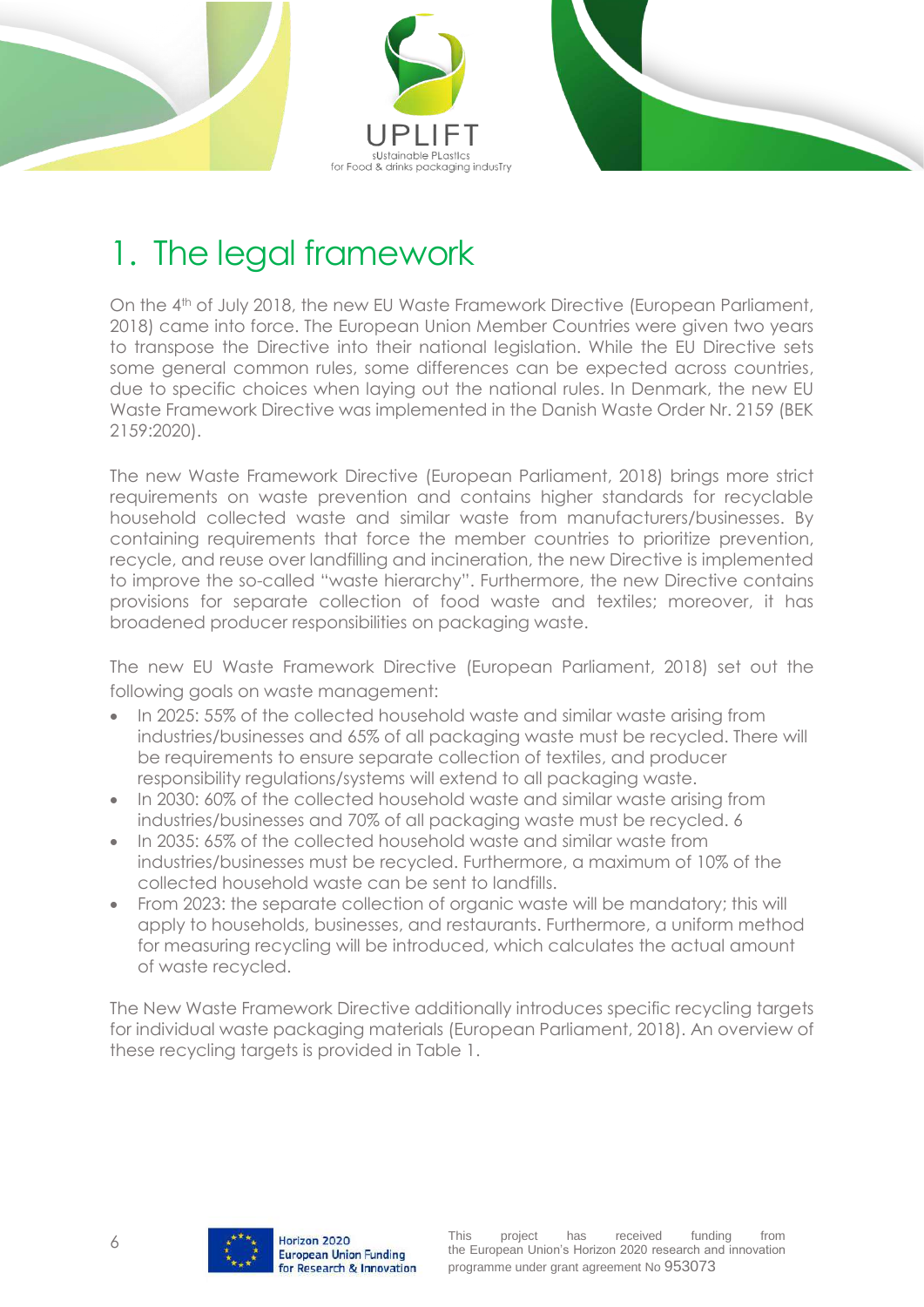



<span id="page-6-1"></span>Table 1 – Recycling targets for individual packaging waste materials (European Parliament, 2018).

|                            | <b>Latest 2025</b> | <b>Latest 2030</b> |
|----------------------------|--------------------|--------------------|
| All kinds of packaging     | 65%                | 70%                |
| <b>Plastic</b>             | 50%                | 55%                |
| Wood                       | 25%                | 30%                |
| <b>Metal</b>               | 70%                | 80%                |
| <b>Aluminum</b>            | 50%                | 60%                |
| Glas                       | 70%                | 75%                |
| <b>Paper and cardboard</b> | 75%                | 8.5%               |

### <span id="page-6-0"></span>1.1. Why separately collecting household plastic waste?

In the circular economy, effective and harmonized waste collection is a vital first stage for efficient recycling. By separating waste correctly at the point of collection, the recycling process is more efficient and will increase the quality and quantities of recycled products. Improved waste collection positively impacts the waste streams and their suitability for downstream pre-treatment, sorting, and recovery operations. Source-sorting and separate collection are particularly important for plastic waste, as it is a more cumbersome material to work with than, e.g., glass, paper, or metal.

Since the former Danish Government adopted a Resource Strategy in 2013 (BEK 2159:2020), a particular focus has been on the separate collection of plastic from household waste. In the new Danish Waste Order (BEK 2159:2020), plastic is one of the ten focus fractions included in calculating towards the strategy's goal of 50% collection for recycling.

In a broader context, initiatives will have to deal with how we use and consume plastic products, with decreased use of disposable products and increased recycling of longlasting products. The rationale is that recycling plastic will prevent the depletion of natural resources and reduce energy consumption at the manufacturing stage. However, transitioning to a circular economy of plastic requires a very fundamental change from many parties. On the one hand, it will require a more uniform consumption of plastic packaging. On the other hand, it requires new technologies that can help recycle and possibly upcycle even more of the collected plastic.

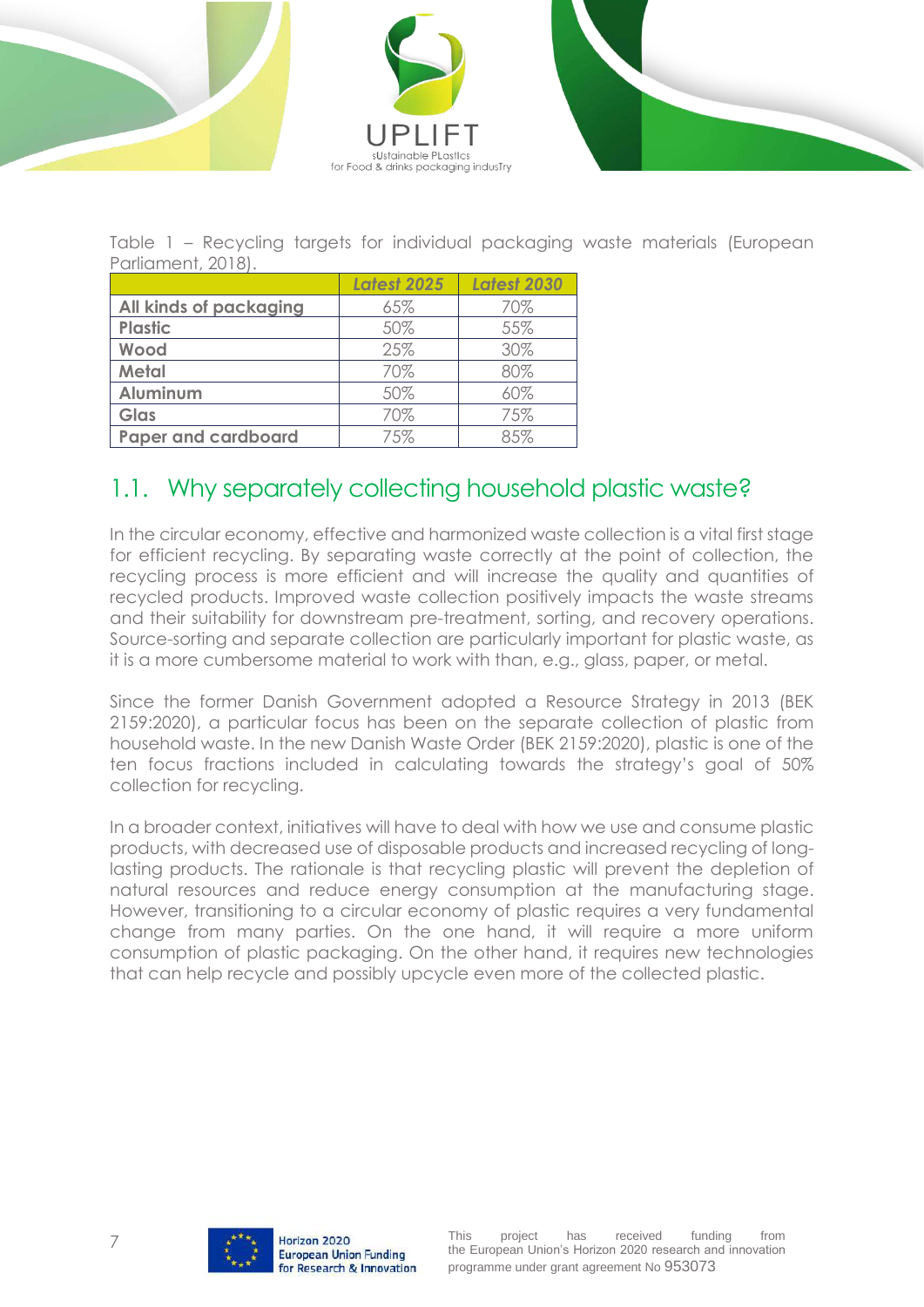

### <span id="page-7-0"></span>2. The plastic value chain - Vestforbrænding as a case

The following value chain describes the management of plastic waste by Vestforbrænding I/S, a danish waste management company trading the household plastic waste collected in 18 municipalities in Denmark. Based on the new Danish Waste Order (BEK 2159:2020), Vestforbrænding held three workshops with the 18 municipalities to find the best collection system across municipal boundaries.

A simplified overview of the value chain from plastic waste to a new product made from recycled plastic is shown in [Figure 1.](#page-7-3) The following sections will first provide an overview of plastic waste amounts and composition in the Vestforbrænding's area, and then describe the individual stages of the value chain in detail.



<span id="page-7-3"></span>Figure 1 – Overview of the value chain for the conversion of plastic waste into products. The sorting processes and reprocessing can take place in the same place. There can be several sorting stages.

#### <span id="page-7-1"></span>2.1. Quantities and composition of household plastic waste 2.1.1. Quantities of plastic waste from households

<span id="page-7-2"></span>Vestforbrænding has been handling plastic waste collected at households since 2013, when the first municipalities introduced the separate collection of plastic from households, including both hard and soft plastic in the same waste bin. The reason for collecting hard and soft plastic in the same container is to make it simple for citizens to sort without having to deal with different types of plastic. In addition, experience has shown that collecting hard and soft plastic together provides the largest possible proportion of good quality plastic and the greatest possible recycling potential.

Nowadays, almost each of the 18 municipalities in Vestforbrænding's area collects household hard and soft plastic together (app. 0,8 million people), the majority via multi-chamber containers for houses and common equipment for multi-storey

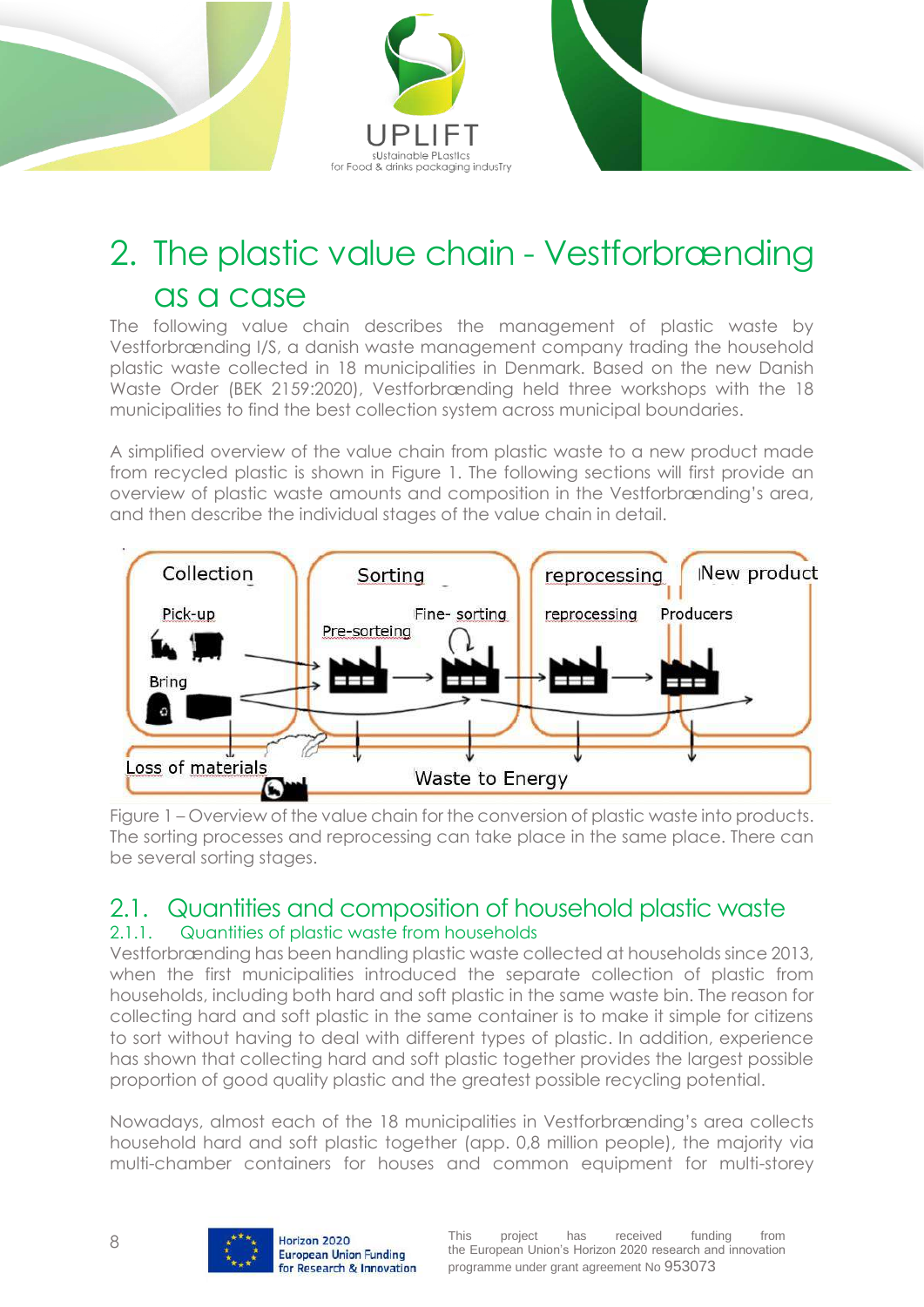

dwellings and in public spaces. Vestforbrænding is trading all the household-collected plastic for the municipalities excluding Copenhagen municipality.

[Figure 2](#page-8-3) shows the development in the amount of household-collected plastic waste in the Vestforbrænding area: in 2018, approximately 3,500 ton of household plastic waste were collected for recycling and about 6,400 ton are expected to be collected in 2021. It is also expected that volumes will continue to increase in the coming years.



<span id="page-8-3"></span>Figure 2 – Quantities [ton/year] of plastic waste collected from households in the 18 Danish municipalities served by Vestforbrænding (excluding Copenhagen).

#### <span id="page-8-0"></span>2.1.2. Composition of plastic waste from households

[Table 2](#page-9-0) provides an overview of material fraction composition of the waste collected in the plastic bin in the Vestforbrænding's area, in the period January 2021 to October 2021. It is seen that the plastic sorted for recycling is a mixture of several polymers. The waste collected in the plastic bin also contains some impurities, namely about 3% of metals (i.e., tin and aluminum) and about 21% of other non-plastic materials.

### <span id="page-8-1"></span>2.2. Waste collection systems

#### <span id="page-8-2"></span>2.2.1. Backyard systems

For households served by a backyard collection system, the recommended container solution for households within Vestforbrænding municipalities is shown in [Figure 4.](#page-10-1) In backyard collection systems, the waste (i.e., residual waste, source-segregated material fractions) is stored in bins or bags in the backyard of the building (or in the proximity of the access to the property) and thereby collected by the collection crew. The standard solution for a household in the Vestforbrænding area of competence is:

- Three 2-chambers bins with a volume of 240 liter for collecting respectively:
	- o Residual / food waste;
	- o Glass / metal;
	- o Paper / mixed tetrapark and plastic;
- One 1-chamber container for cardboard;

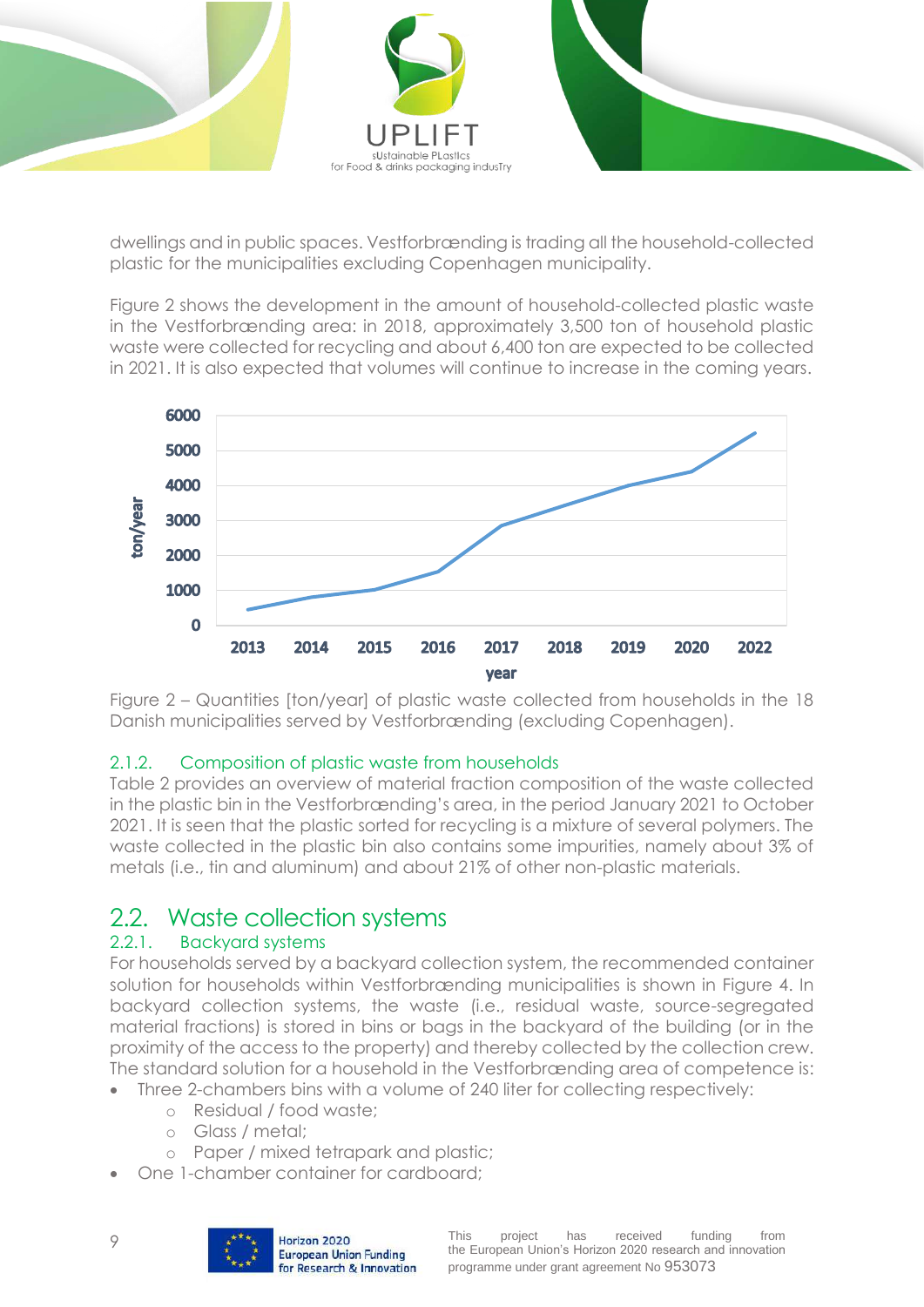



- One environmental box (red box, 21 liters) for the collection of hazardous waste;
- Textiles and bulky waste (including items for direct recycling) will be collected in clear bags at the curb in either the route or on-request scheme.

<span id="page-9-0"></span>Table 2 – Material fraction composition of the waste collected in the plastic bin in the Vestforbrænding's area in the period January 2021 to October 2021.

| <b>Material fraction</b>              | <b>Name of standard</b>     | <b>Amount</b><br>[ton] | <b>Contribution</b><br>1%1 |
|---------------------------------------|-----------------------------|------------------------|----------------------------|
| <b>Materials sorted for recycling</b> |                             |                        |                            |
| Mixed PET                             | DerGrünePunkt, 328-1+2, 325 | 743,65                 | 5,06                       |
| Polypropylene plus (PP)               | DerGrünePunkt, 324-1        | 1245,54                | 8,47                       |
| Polyethylene (PE)                     | DerGrünePunkt, 329          | 838,40                 | 5,70                       |
| Plastic films                         | DerGrünePunkt, 310          | 3386,63                | 23,03                      |
| Mixed Polyolefin<br>(MPO)             | DerGrünePunkt, 323          | 0,00                   |                            |
| <b>Items</b>                          |                             |                        |                            |
| PET trays                             | DerGrünePunkt, 328-5        | 232,59                 | 1,58                       |
| PO plastic bottles                    | DerGrünePunkt, 321          | 0,00                   | 0,00                       |
| Mixed plastic                         | DerGrünePunkt, 350, 352     | 4598,97                | 31,28                      |
| <b>Black/dark plastic</b>             | Min. 90% of black/dark      | 162,83                 | 1,11                       |
|                                       | plastic                     |                        |                            |
| Tinplate Specification 2014           | DerGrünePunkt, 412          | 237,39                 | 1,61                       |
| Aluminium 2018                        | DerGrünePunkt, 420          | 146,89                 | 1,00                       |
| Tetrapak                              |                             | 9,71                   | 0,07                       |
| <b>Total sorted for recycling</b>     |                             | 11602,60               | 78,90                      |
| <b>Residues</b>                       |                             | 3102,34                | 21,10                      |
| <b>Total</b>                          |                             | 14704,94               | 100.00                     |



<span id="page-9-1"></span>Figure 3 - Recommended standard solution for collecting ten waste material fractions in a backyard waste collection system.

Some municipalities prefer to keep the collection of glass in cubes as the primary collection solution. For these municipalities, it is recommended that the container for paper / plastic and tetrapak in the standard solution [\(Figure 3\)](#page-9-1) is changed to a 1-

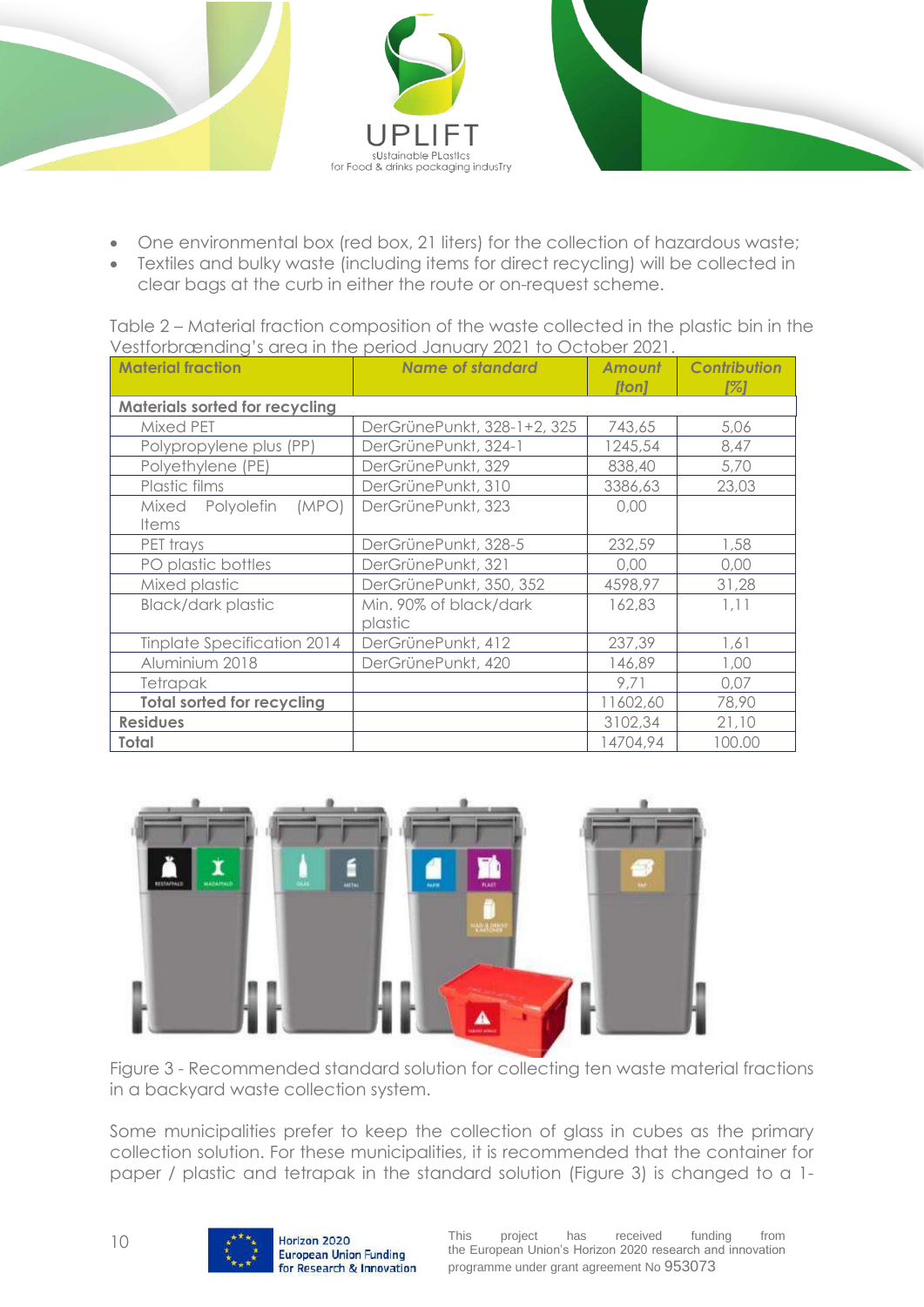



chamber container for plastic and tetrapak, and that paper is collected in the chamber used for glass in the standard solution, as shown in [Figure 4.](#page-10-1)



<span id="page-10-1"></span>Figure 4 - Recommended solution for those municipalities who want to keep glass collection in a cube.

The Danish Order on Waste (BEK 2159:2020) states that the cubes for glass must, as much as possible, be placed within a reasonable walking distance and that the collection efficiency must be the same as for the standard system with the glass bin in the backyard; this requires a dense and accessible network of cubes. It is currently uncertain whether the *"producer responsibility"* in the future will impact the ability to collect glass in cubes.

Finally, some municipalities prefer to keep the 4-chamber solution at the households. In this case, it is recommended that the 4-chambers bins are used for the fractions: glass / metal / paper and plastic mixed with tetrapak. Alternatively, the insert in the container can be taken out, so that the container is converted into a 2-chamber.

#### <span id="page-10-0"></span>2.2.2. Drop-off systems

For areas served by drop-off collection systems, the recommended container solution within Vestforbrænding municipalities is shown in [Figure 5.](#page-11-1) In drop-off collection systems, the waste (i.e., residual waste, source-segregated material fractions) is dropped in containers placed in the neighborhood or at central transport routes (e.g., shopping centers, markets, bus stations, etc.). The drop-of containers are placed frequently enough so that the distance to reach them is short. Drop-off systems are solutions used where it is not possible or appropriate to establish collection at individual households; it is hence used in areas with a common collection, including multi-storey dwellings, terraced houses, summerhouses, allotment gardens, municipal institutions, and public spaces. The recommendation for areas with common collection is based on the use of standard equipment (primarily containers on wheels, cubes, and buried systems) and is illustrated in [Figure 5](#page-11-1) with an example of a container solution.

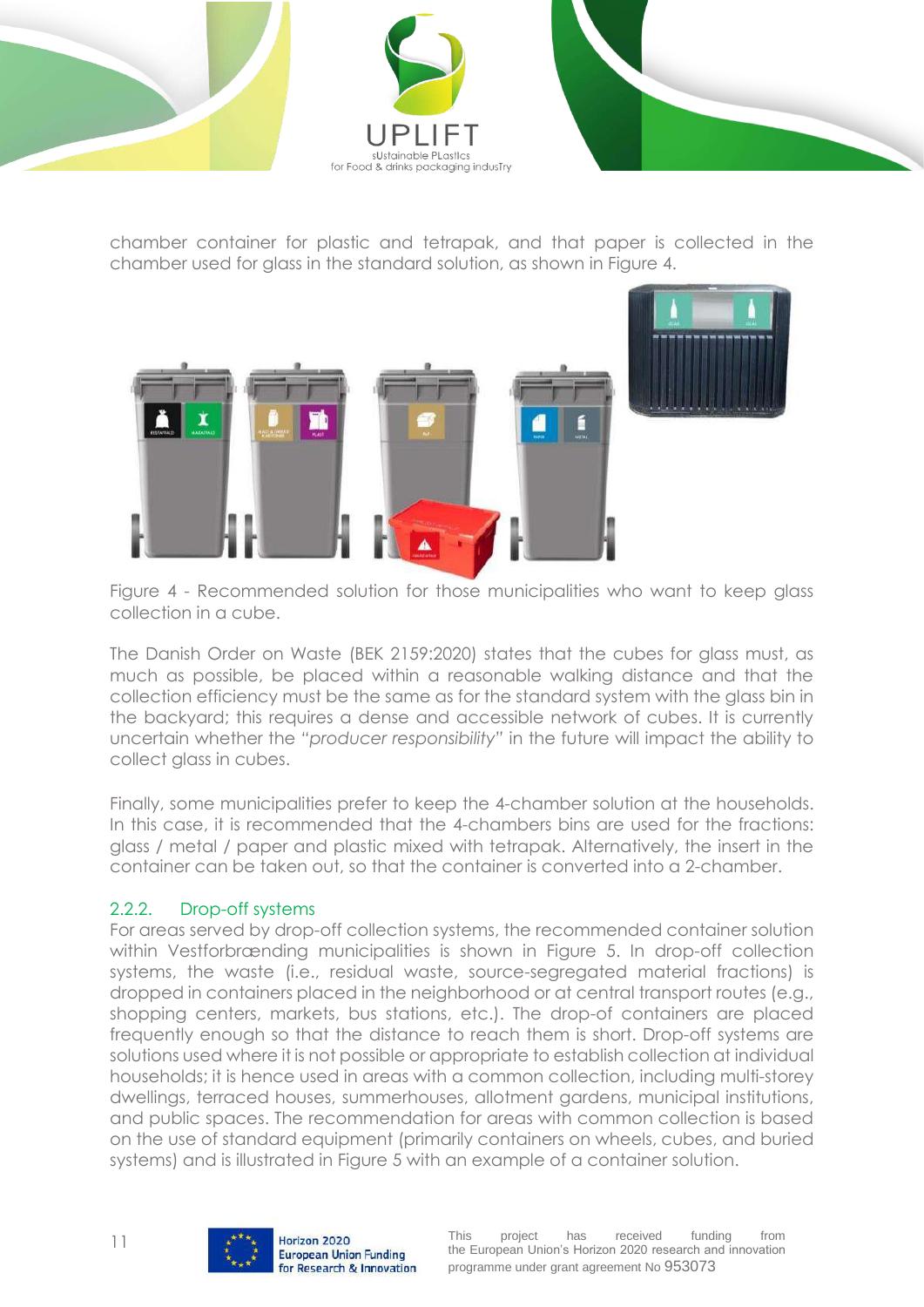







Figure 5 - Example of a recommended container solution for collecting 10 fractions in areas with multi-storey dwellings collection.

<span id="page-11-1"></span>The solution illustrated in [Figure 5](#page-11-1) is an example of how the different fractions can be collected in areas with a drop-off collection system, but the specific design used will depend on local conditions. It must be expected that it will be possible to convert existing containers used for residual waste to containers used for specific waste fractions (e.g., tetrapak), thereby potentially minimizing the number of new containers. As for households, it is recommended that plastic and tetrapak are collected as a mixed fraction in the future. The primary reason for the joint collection is that it is important that the waste sorting is the same across all households and dwellings in Denmark, regardless of the specific collection system implemented (e.g. backyard vs drop-off systems). It is also important that the communication is provided in a similar manner to the citizens, regardless of the type of housing and the municipality of residence. It should be noted, however, that this does not include the recycling stations, where citizens are used to sorting their waste more than in their homes, and where, among other things, plastic is divided into several fractions.

#### <span id="page-11-0"></span>2.2.3. Collection vehicles

In most Danish municipalities, waste collectors use multi-chambers vehicles [\(Figure 6\)](#page-12-2) to optimize the number of empties per year. A multi-chamber collection vehicle can empty collect several waste fractions when stopping at one location. Two-chambers collection vehicles [\(Figure 6,](#page-12-2) right) are particularly common in Denmark, because they have a better operating economy and lower maintenance needs than other types of vehicles in the Danish context.

There are pros and cons to both, the four-chambers vehicle and the two-chambers vehicle, and the type of bins used for collecting and storing the waste at households. With the help of the right communication efforts and sorting instructions for the citizens, it is possible to alleviate most of the challenges associated with both solutions.

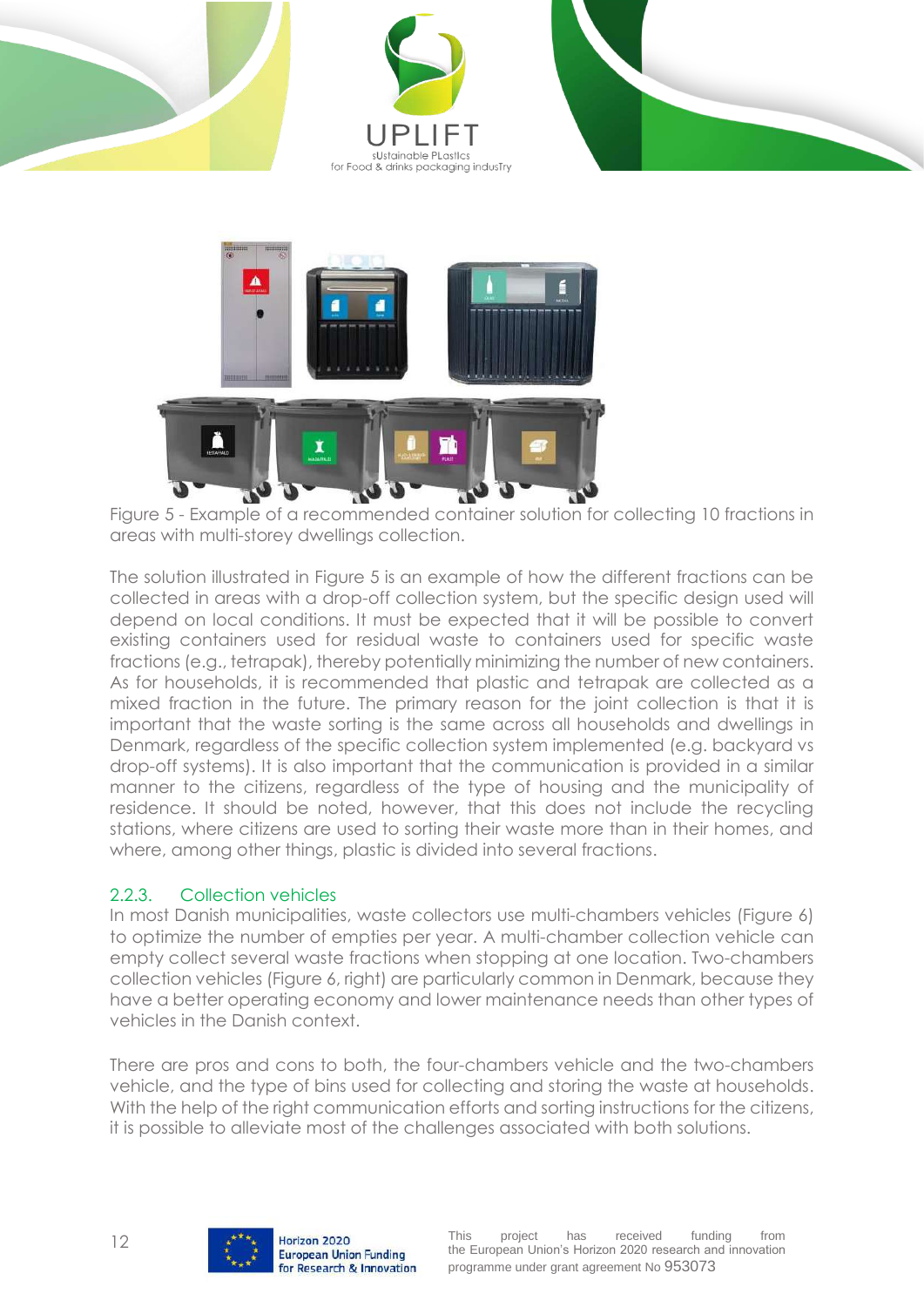



Notably, plastic is a light waste fraction, and in general, some plastic waste may blow away during emptying. When plastic is emptied in the four-chamber vehicle, it can be more challenging to get the plastic out of the four-chamber container, as the container cannot be "knocked" on the car when emptied, as it is possible with 2 chamber containers on the two-chamber car.



Figure 6 – Example of multi-chamber waste collection vehicles: a four-chambers vehicle on the left, a two-chambers vehicle on the right.

### <span id="page-12-2"></span><span id="page-12-0"></span>2.3. Sorting of plastic waste collected from households

As both hard and soft plastic are collected in the same bin, plastic waste collected from households is a mixture of many different types of plastic [\(Table 2\)](#page-9-0), which requires further sorting before the plastic can be mechanically recycled. The sorting has two aims: i) separating missorted recyclable fractions (e.g., paper, cardboard, metal) and impurities (non-recyclable waste); ii) sorting out single polymers. The possibilities for using the sorted plastic are largely dependent on the purity after sorting. Once sorted and purified, the pre-processed waste is exempt further to reprocessing, and from there to a new manufacturing/production stage.

#### <span id="page-12-1"></span>2.3.1. Sorting requirements for plastic waste from households

In November 2019, a new tender was conducted for the trading of householdcollected plastic waste, based on tender principles and criteria approved at Vestforbrændings Board meeting in September 2019 and based on a completed market dialogue. Based on this market dialogue, it was assessed that a new tender could contribute to increased transparency and documentation, but could not be expected to increase the final recycling.

[Table 3](#page-13-0) shows the stricter requirements included in the new contract compared with previous contracts on regulating the treatment and trading of plastic waste collected in Vetforbænding's areas. These requirements have been created, based on the market dialogue and Vestforbrænding's experience from previous contracts with plastic sent for recycling.

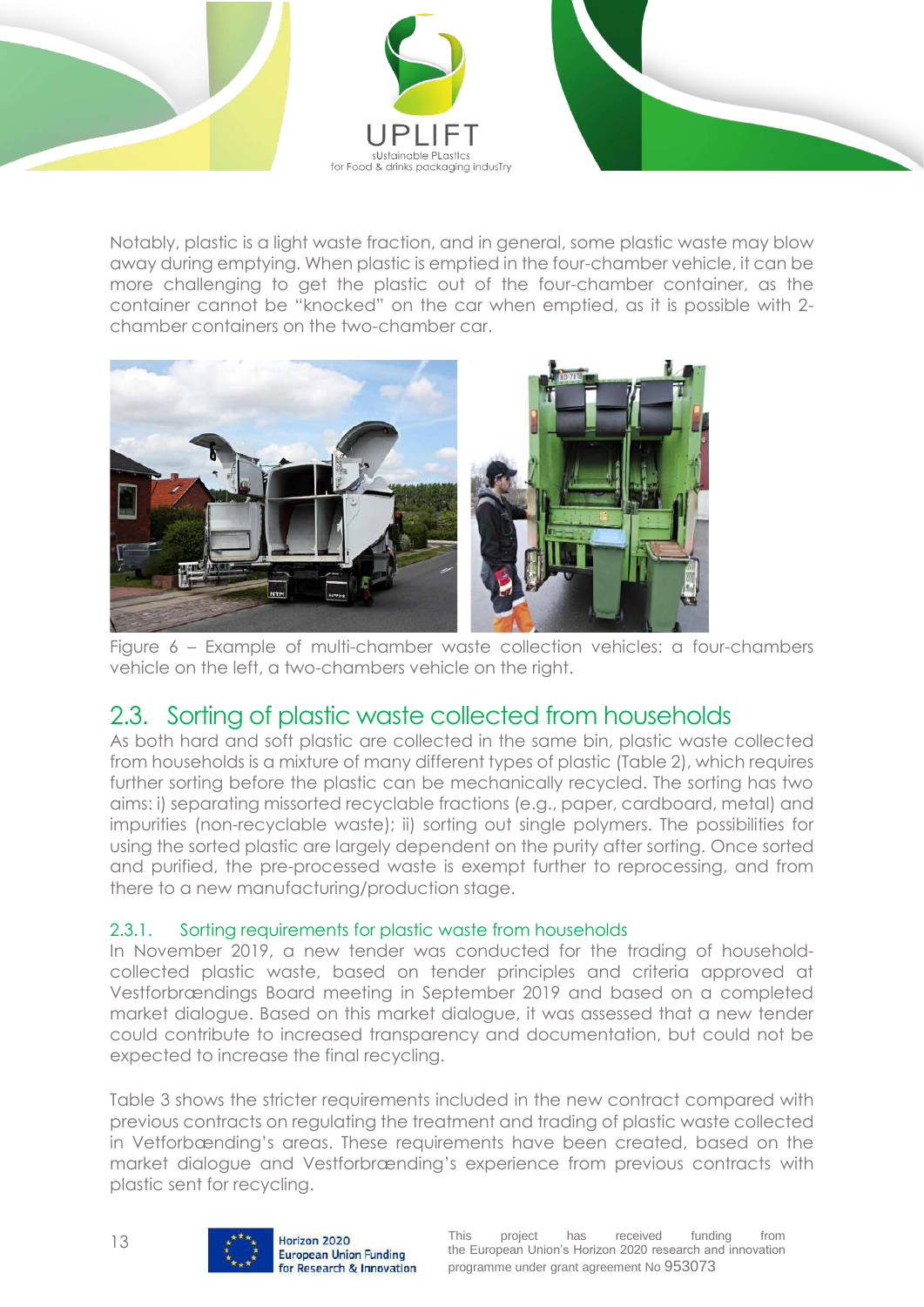



In the current 2020-2023 tender, the requirement is that:

- A minimum of 75% of the delivered amount of plastic fraction (incl. incorrect sorting) must be sorted for recycling;
- a minimum of 30% of the delivered amount of plastic fraction (incl. incorrect sorting) must be set aside for recycling as pure plastic fractions;
- a maximum of 25% of the plastic is sent for energy recovery;
- Missorted recyclables (e.g., paper, cardboard, metal) that are sorted for recycling may be included in the sorting target of 75%, but may nevertheless be a maximum of 6%.

Finally, the tender requires final treatment in the EU/EEA, meaning that that the plastic must not leave the EU/EEA unless it has been processed to a point where it is no longer defined as waste in accordance with the end-of-waste criteria set by the EU Waste Framework Directive (European Parliament, 2018). For example, if the plastic is processed into materials (e.g., pellets) or products (e.g., plastic bags), it is no longer classified as waste but as a product that companies can sell on the global market. There are further requirements for tracking and making available information about which companies purchase the sorted fractions.

A particularly interesting new requirement in 2020-2023 is the possibility that Vestforbrænding can repurchase (i.e., bring back) selected types of sorted plastic. This opportunity will allow Vestforbrænding to recycle the plastic themselves, in connection with "own" production of, e.g., waste cubes, waste bins, or recycle plastic bags citizens can use to sort their food waste in. The repurchased plastic can also be used for experiments in connection with, for example, further sorting (e.g., projects such as UPLIFT).

| <b>Requirements for treatment plants</b>              | 2016-2017 | 2018-2019 | 2020-2023 |
|-------------------------------------------------------|-----------|-----------|-----------|
| Sorting into pure plastic fractions                   | 70%       | 75%       | 75%       |
| Sorting of plastic in the EU / EEA                    |           | 25%       | 30%       |
| <b>Possibility of auditing</b>                        |           |           |           |
| <b>Annual mass balance</b>                            |           |           |           |
| <b>Batch runs of current statements</b>               |           |           |           |
| List of purchasers                                    |           |           |           |
| <b>Bag opener</b>                                     |           |           |           |
| Sales for sorted plastic in the EU / EEA              |           |           |           |
| Vestforbrændings quantities are treated separately    |           |           |           |
| Requirements for monthly reporting of sorting results |           |           |           |
| Sorted plastic must live up to standard               |           |           |           |
| <b>Certification of recycling plant</b>               |           |           |           |
| Possibility of repurchasing plastic                   |           |           |           |

<span id="page-13-0"></span>Table 3 – Overview of the requirements set by Vestforbrænding in the tenders for plastic waste collected from households.

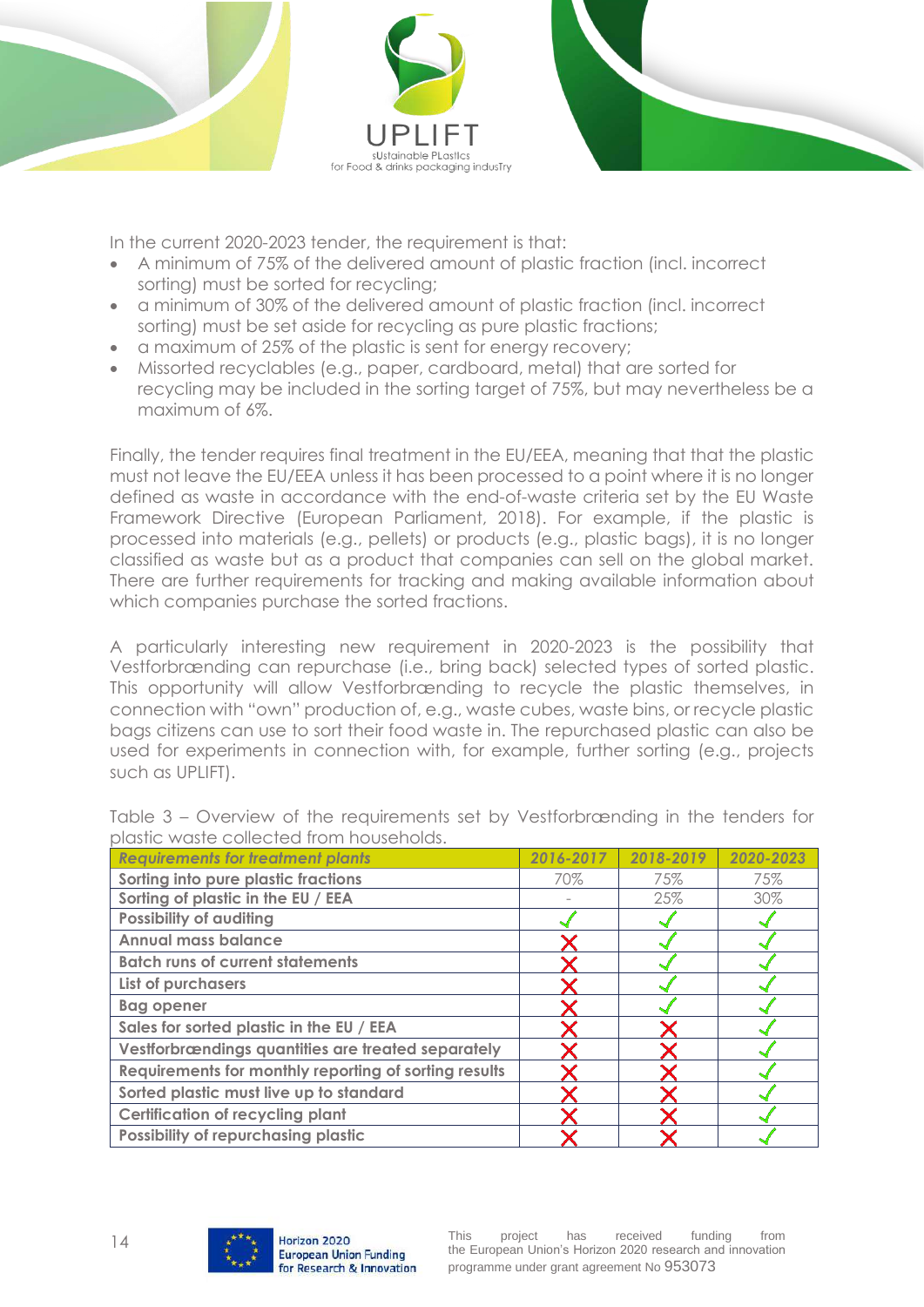



#### <span id="page-14-0"></span>2.3.2. Contract covering the sale of plastic waste collected from households

Following the tender, Vestforbrænding entered a contract with *DKK Plastics* to sort and market plastic waste collected in the Vestforbrænding's area per 1 January 2020, where the plastic is sorted at the *EGN* sorting and reprocessing plant in Germany. The contract was entered for 2020, with an option for an extension until 2022. The agreement covered the treatment of up to 10.000 ton of household-collected plastic waste. The contract auarantees that:

- a minimum of 78% of the delivered quantity of plastic (including missorted recyclables) is sorted for recycling;
- a minimum of 45% of the delivered quantity of plastic (including missorted recyclables) is set aside for recycling as pure plastic fractions;
- the maximum amount of waste sent to energy recovery is 22%;
- Missorted recyclables (e.g., paper, cardboard, metal) are included in the sorting target of 78% but amount to a maximum of 6%.

An overview of the tender requirements and contractual obligations for the sorting and handling of plastic waste collected by Vestforbrænding is provided in [Table 4,](#page-14-1) which additionally shows how the requirements became stricter compared to the previous contract. [Table 5](#page-14-2) shows the distribution of the sorted material flows in relation to the requirements set in the contract with DKK Plastics for 2020. The possibility of taking back sorted materials includes PE, PP, PET, foil and mixed plastic.

| <u>MONE COILECTED DY YESHOLDI UEHUIHY IH HIE DIEMOUS UHU COILEHI COHILIUST.</u> |               |                |                       |          |
|---------------------------------------------------------------------------------|---------------|----------------|-----------------------|----------|
|                                                                                 | <b>Period</b> | Sorting into   | <b>Total sorting,</b> | Sorting, |
|                                                                                 |               | pure fractions | to recycling          | waste    |
| Minimum tender requirements                                                     | 2017          | 25%            | 75%                   | Max 25%  |
| Contract, Alba                                                                  | 2018-2019     | 31%            | 78%                   | 22%      |
| <b>ALBA, actually sorting</b>                                                   | 2018          | 42%            | 78%                   | 22%      |
| Minimum tender requirements                                                     | 2019          | 30%            | 75%                   | Max 25%  |
| <b>Contract DKK Plastics</b>                                                    | 2020-2023     | 45%            | 78%                   | 22%      |
| <b>EGN, actually sorting</b>                                                    | 2020          | 46%            | 79%                   | 21%      |

<span id="page-14-1"></span>Table 4 - Overview of minimum requirements, contract, and actual sorting for plastic waste collected by Vestforbrænding in the previous and current contract.

<span id="page-14-2"></span>Table 5 - Distribution of sorted material flows set in the contract with DKK Plastics for 2020.

| <b>Material</b>              | <b>Example</b>           | <b>Contract requirement</b> |  |
|------------------------------|--------------------------|-----------------------------|--|
| <b>Pure fractions</b>        | PP, PET, PE, foils, etc. |                             |  |
| <b>Mixed plastic</b>         | Other plastics           | 78%                         |  |
| <b>Missorted recyclables</b> | Paper, cardboard,        |                             |  |
|                              | metal                    |                             |  |
| <b>Recidual Waste</b>        | For incineration         | つつヅ                         |  |

[Figure 7](#page-15-2) provides an overview of the fate of plastic waste collected from households in the Vestforbrænding's catchment area in 2020. As it can be seen, the contractual obligations (see [Table 5\)](#page-14-2) for 2020 were fulfilled. The figure also shows that it may be

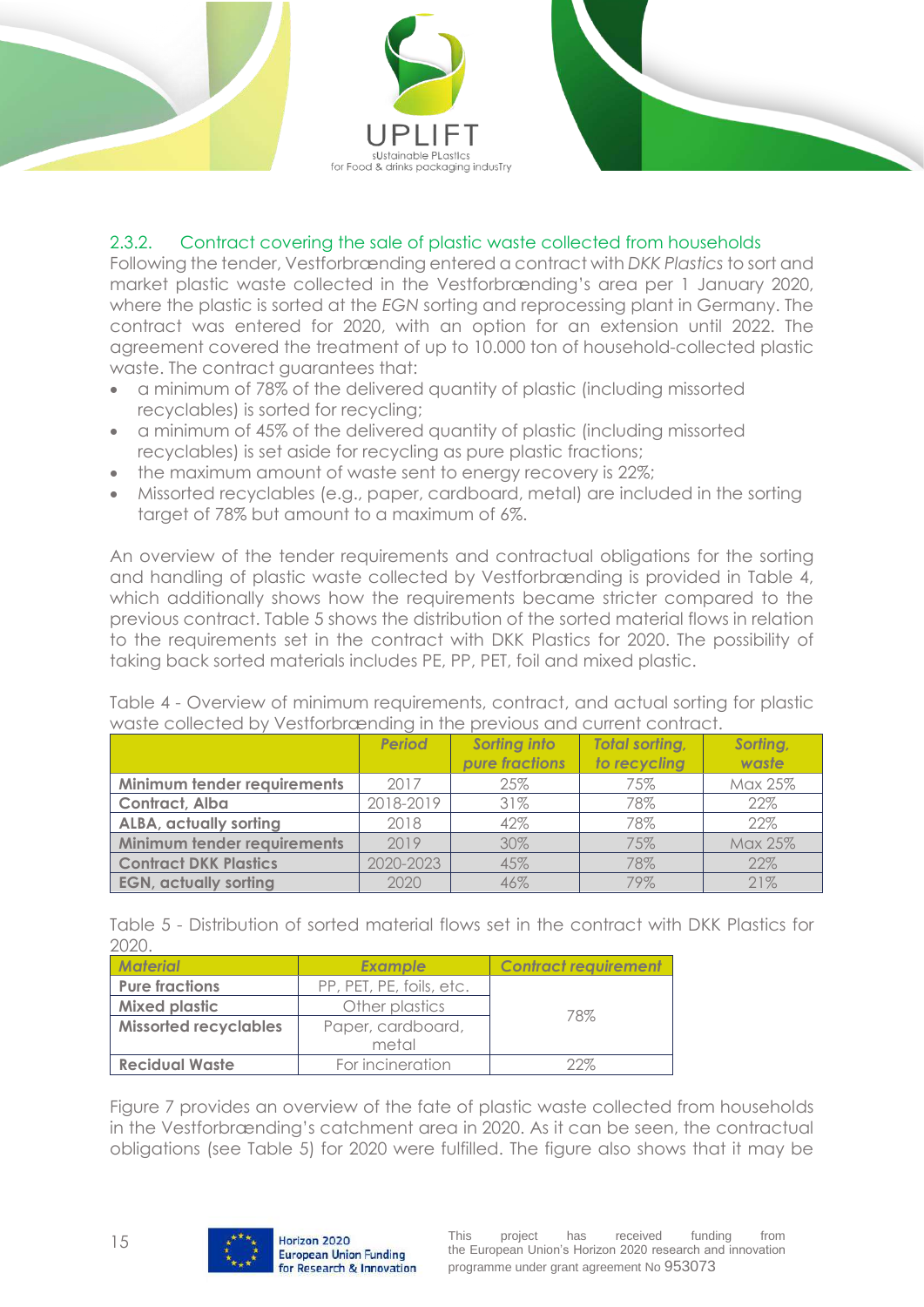

difficult to have an accurate quantification of how much plastic is recycled, because of the losses occurring at different stages in the value chain.

An overview of the (R3 certified) companies that purchase the sorted plastic from EGN can be found in Appendix 1. The certification includes requirements for material flow, the quality of the sorted product received (which must consist of 90-98% of the desired type and be included in the production at the company), and that outgoing waste from the company is disposed of correctly, as set by Vestforbrænding in the tender requirements [\(Table 3\)](#page-13-0). Based on the market dialogue, it has been assessed that, at present, no further requirements can be imposed on these companies.



<span id="page-15-2"></span>Figure 7 – Overview of material flows sorting and marketing of plastic waste from households collected in the Vestforbrænding's catchment area in 2020.

#### <span id="page-15-0"></span>2.3.3. Auditing of the contract with DKK Plastics / EGN

Like previous contracts, the current contract between DKK Plastics / EGN and Vestforbrænding includes a clause according to which Vestforbrænding can carry out inspection visits and audits of the sorting company. Vestforbrænding plans to conduct an audit in 2021 to ensure that DKK Plastics / EGN's systems support correct measurement, control of the handling and sorting of household plastic, and the reported data for Vestforbrænding are credible and aligned with the contract's requirements (se[e Table 3\)](#page-13-0). The audit includes specifically follow-up on documentation on:

- the suitability of the management systems to ensure compliance with the agreed sorting efficiencies (percentages);
- that Vestforbrænding's plastic is processed separately;
- records of material flows received by the facilities devoted to sorting and handling the plastic waste form Vestforbrænding.

### <span id="page-15-1"></span>2.4. More variety of the sorted plastic in the future

To develop a system fulfilling the rules set in the Danish Waste Order (BEK 2159:2020), Vestforbrænding held a workshop where the inputs from the 18 municipalities, the stakeholders in the sales market, and other waste companies in Zealand were

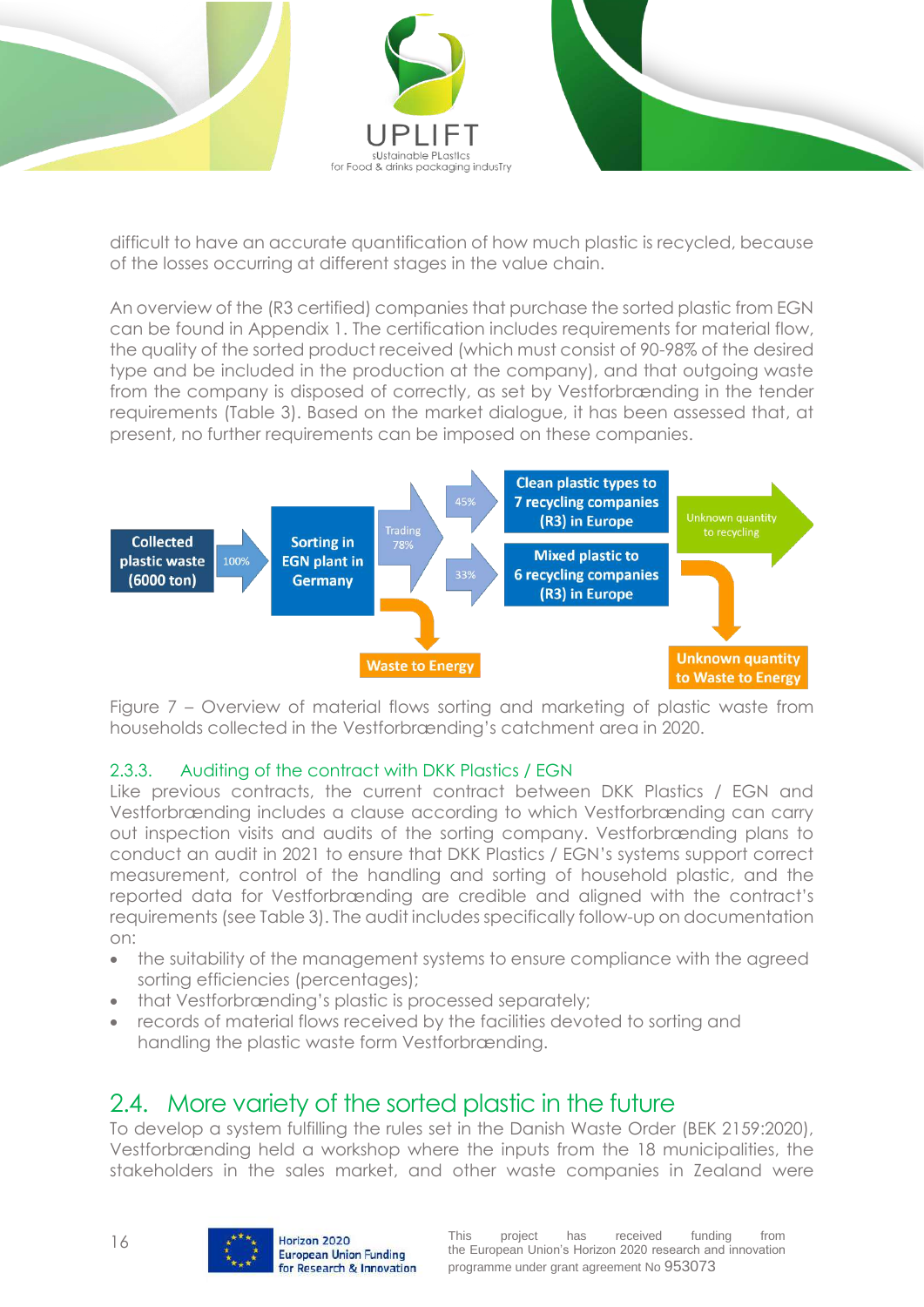

discussed. During these workshops, it was assessed that it would be most beneficial to collect also multilayered food and beverage cartons (e.g., tetrapak) together with the mixture of plastic fractions. This would fulfill the requirement set in the new Danish Waste Order (BEK 2159:2020), which requires sorting of food and beverage cartons from the residual waste. It was assessed that it is necessary to mix fractions to accommodate the frame of maximum of four bins per household.

The reasons behind the municipalities and Vestforbrænding choice to mix plastic and tetrapak can be summarized as follows:

- The sales market can handle the mix and has experience with it already.
- The new mixed fraction can be accommodated within Vestforbrænding sales agreement for plastic.
- Many citizens will experience it as an improved service that other plastic-like wastes (i.e., food and beverage cartons) are sorted together with plastic. However, food and beverage cartons can be perceived by some citizens as made primarily of cardboard, thereby potentially creating confusion: this will require an increased communication effort targeting some products/materials, for example, the milk carton. Packaging manufacturers can (and are expected to) help in this process, for example, by printing guiding pictograms and other information regarding waste sorting directly on the packaging. Experiences from, e.g., Sønderborg Forsyning (dialogue November 2020) show that citizens have an easy time understanding and sorting out the mixed fraction and that there are no immediate challenges with milk cartons made of cardboard/paper.
- Waste material fractions covered or not-covered by the producer responsibility are kept separate.
- Both plastic and multilayer beverage packaging are wet waste fractions; their mixing has no negative impact on the quality of secondary materials separate in the following stages of the value chain. Conversely, mixing multilayer beverage packaging with cardboard or paper (dry waste fractions) would significantly decrease their quality for further recycling.
- Both plastic and multilayer beverage packaging are under the future responsibility of the manufacturer.
- The existing waste schemes/solutions in the municipalities are only affected to a small extent. Only the bin for plastic waste will be affected: an increased frequency for emptying the bin may be needed, together with the application of extra pictograms to remark that also food and beverage cartons are to be sorted together with plastic.
- A report published by the Danish Environmental Protection Agency assessed that "Drink cartons can be collected separated together with plastic and metal without affecting the loss or quality of these. This is a standard elsewhere in Europe (including Belgium, the Netherlands, Spain and Portugal) and used in the further calculations". The same report states furthermore: "No assessment has been made of the collection of beverage cartons as a separated faction."

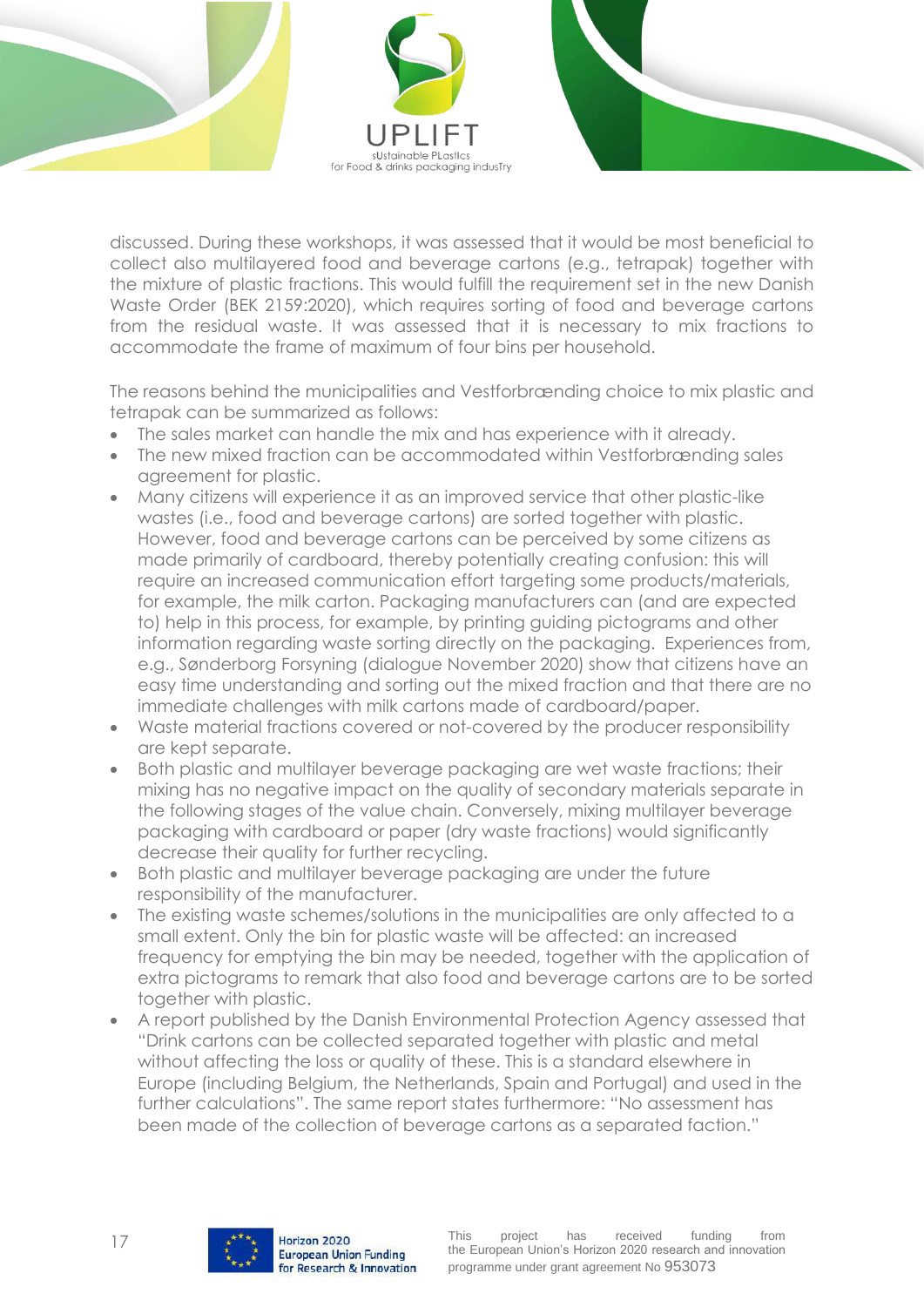



## <span id="page-17-0"></span>3. Discussion on how the UPLIFT technology can help in the future reuse-system

Several mixed recycled plastics, namely, mixed bilayer polypropylene/poly (ethylene terephthalate) (PP/PET) film, mixed polyolefins (MPO), and talc-filled PP are very difficult to recycle with current mainstream approaches based on mechanical processes. Currently, mixed plastics are at best downcycled to lower materials/products, with a significant loss of functionality and the generation of substantial flows of rejects. As shown in [Figure 7,](#page-15-2) significant losses throughout the value chain make it challenging to estimate how much plastic is recycled accurately.

As schematically presented in [Figure 8,](#page-17-2) several approaches may need to be combined to increase plastic recycling rates. It is often discussed how and to what extent (bio)chemical recycling can create new opportunities towards achieving high recycling rates for plastic. Such an approach offers an expanded potential for utilizing several types of plastic waste and producing recycled plastic with excellent functional properties and wide application possibilities. However, there are also challenges - both in legislation and technology - which mean that this recycling method is not yet seen on an industrial scale.

From an industrial standpoint, the Uplift project is looked at with high expectations, as it can help accelerate this development towards a circular economy for plastic. An important aspect is represented by the possibility of handling streams of mixed plastic types, allowing for a source-separation system relatively simple and easily understandable by the citizens.



<span id="page-17-2"></span>

### <span id="page-17-1"></span>4. Conclusion

The present Deliverable D1.1. "Analysis of plastic value chain" described a value chain for plastic waste management using the Danish company Vestfornrænding as an illustrative example. The deliverable describes how the technical system was

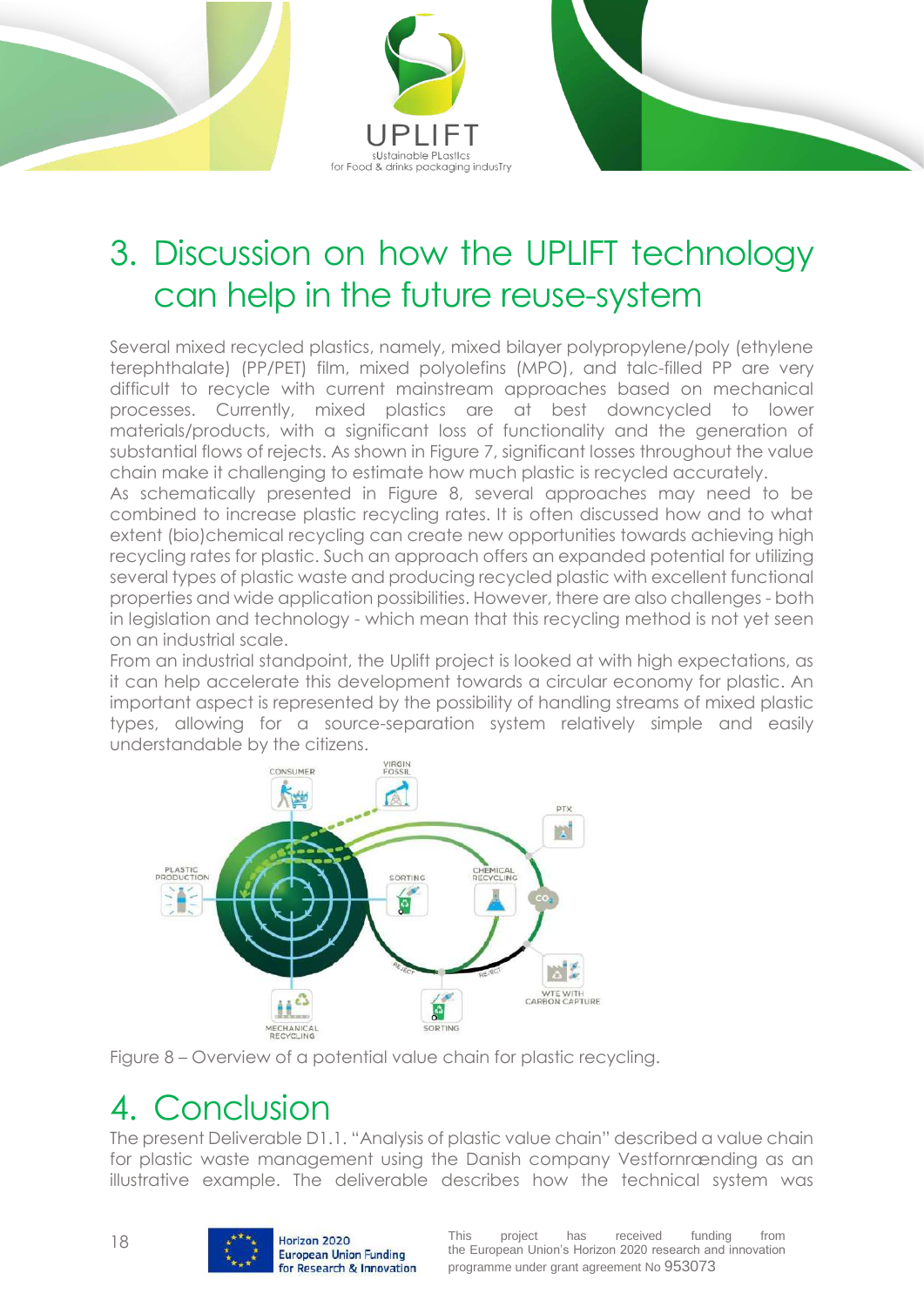

developed to comply with legislation, be as simple as possible, and fulfill the needs of different stakeholders in the value chain. Examples of how contracts are negotiated and monitoring is implemented are provided. The deliverable also briefly discusses how the future systems for plastic waste management may evolve and how the technology proposed and developed in the UPLIFT project could play a role in the transition towards a circular economy for plastic. The present analysis is expected to be used as a benchmark scenario when analyzing the sustainability of the UPLIFT concept in WP5.

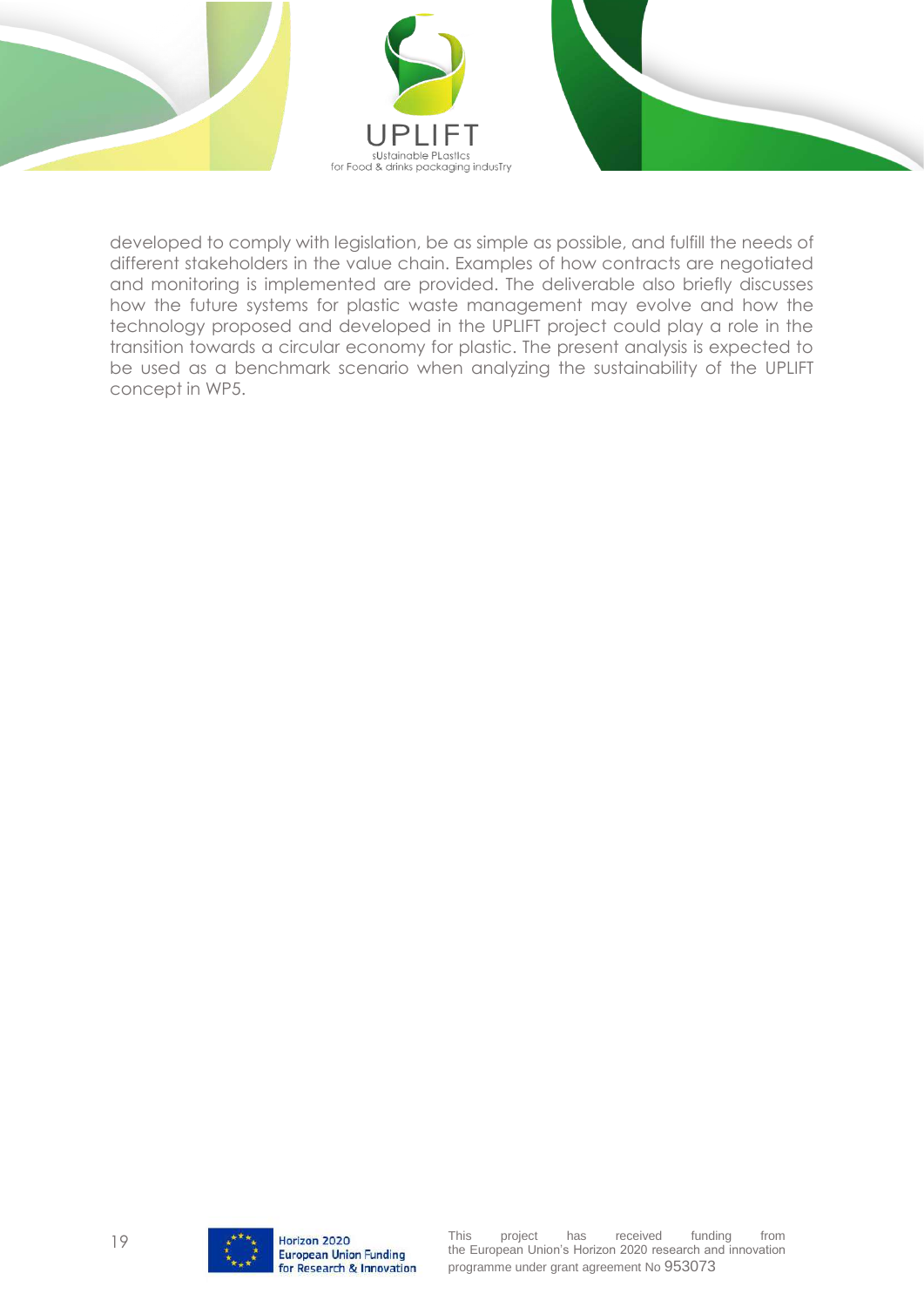

### <span id="page-19-0"></span>5. References

BEK 2159:2020, 2020. Bekendtgørelse om affald - BEK nr 2159 af 09/12/2020. Miljøministeriet, Denmark.

European Parliament, 2018. DIRECTIVE (EU) 2018/851 OF THE EUROPEAN PARLIAMENT AND OF THE COUNCIL of 30 May 2018 amending Directive 2008/98/EC on waste. Official Journal of the European Union, L 150/109, Brussels, 14.6.2018